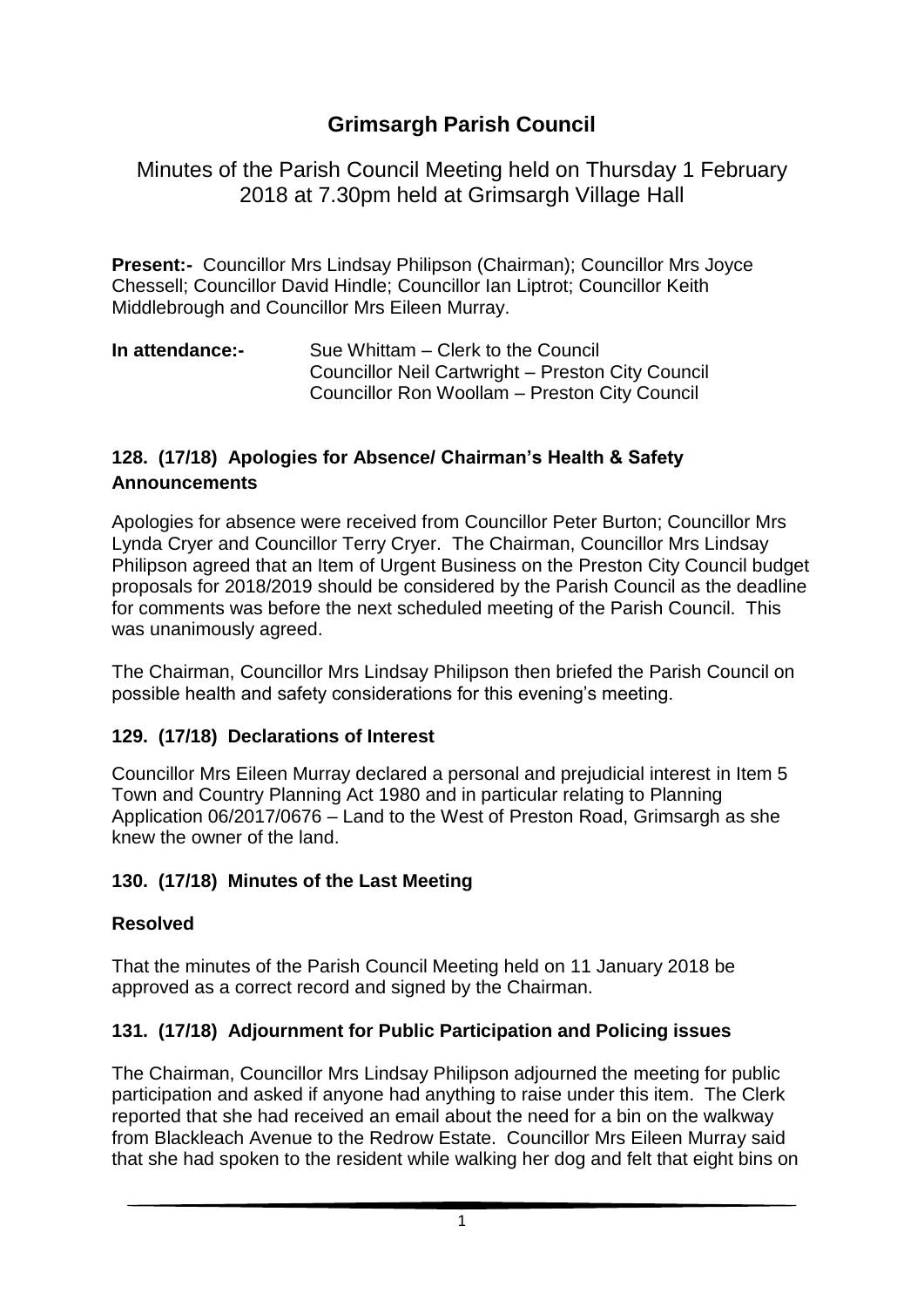Old Railway Walk was too many and that maybe the Parish Council should consider the location of the bins in the Parish.

It was agreed that the Community Engagement Working Group should consider the location of the bins in the Parish and look if any should be moved to a more suitable location.

The Chairman, Councillor Mrs Lindsay Philipson then reconvened the meeting.

### **132. (17/18) Town and Country Planning Act, 1990**

(Councillor Mrs Eileen Murray declared a personal and prejudicial interest in Planning Application 06/2017/0676 and left the meeting while the application was discussed).

The Parish Council gave consideration to the following Planning Applications:-

| 06/2018/0049 | $\sim 100$ | Church House Farm, Preston Road Grimsargh<br>Two storey outbuilding including basement.                                                         |
|--------------|------------|-------------------------------------------------------------------------------------------------------------------------------------------------|
| 06/2017/1337 | $\sim 100$ | 16 Elston Lane, Grimsargh, Preston PR2 5LE<br>Single storey front elevation, front and rear dormers and<br>roof alteration to form first floor. |

That with regard to Planning Applications 06/2018/0049 and 06/2017/1337 the Parish Council had no comments to make on these applications.

Councillor Mrs Eileen Murray then left the meeting while Planning Application 06/2017/0676 – Land to the West of Preston Road, Grimsargh was discussed.

The Chairman, Councillor Mrs Lindsay Philipson informed the Parish Council that this Planning Application would be considered by Preston City Council's Planning Committee on 8 February 2018 and that the Officer had recommended approval. The Chairman, Councillor Mrs Lindsay Philipson said that she would be speaking at Planning Committee and it was likely that another resident would also register to speak.

Councillor Mrs Eileen Murray returned to the meeting.

There were no further planning issues for discussion at the meeting.

### **133. (17/18) Grimsargh Wetlands - update**

The Chairman, Councillor Mrs Lindsay Philipson informed the Parish Council that a further excellent meeting had been held with the Grimsargh Wetlands Trust. It was noted that there were a couple of things outstanding with the lease and these had been referred back to the Solicitors to clarify. The Chairman, Councillor Mrs Lindsay Philipson also reported that the AGM for the Wetlands Trust had been set for 4 July 2018. She also reported that the volunteer days continued to be a brilliant success and a huge amount of work had been done.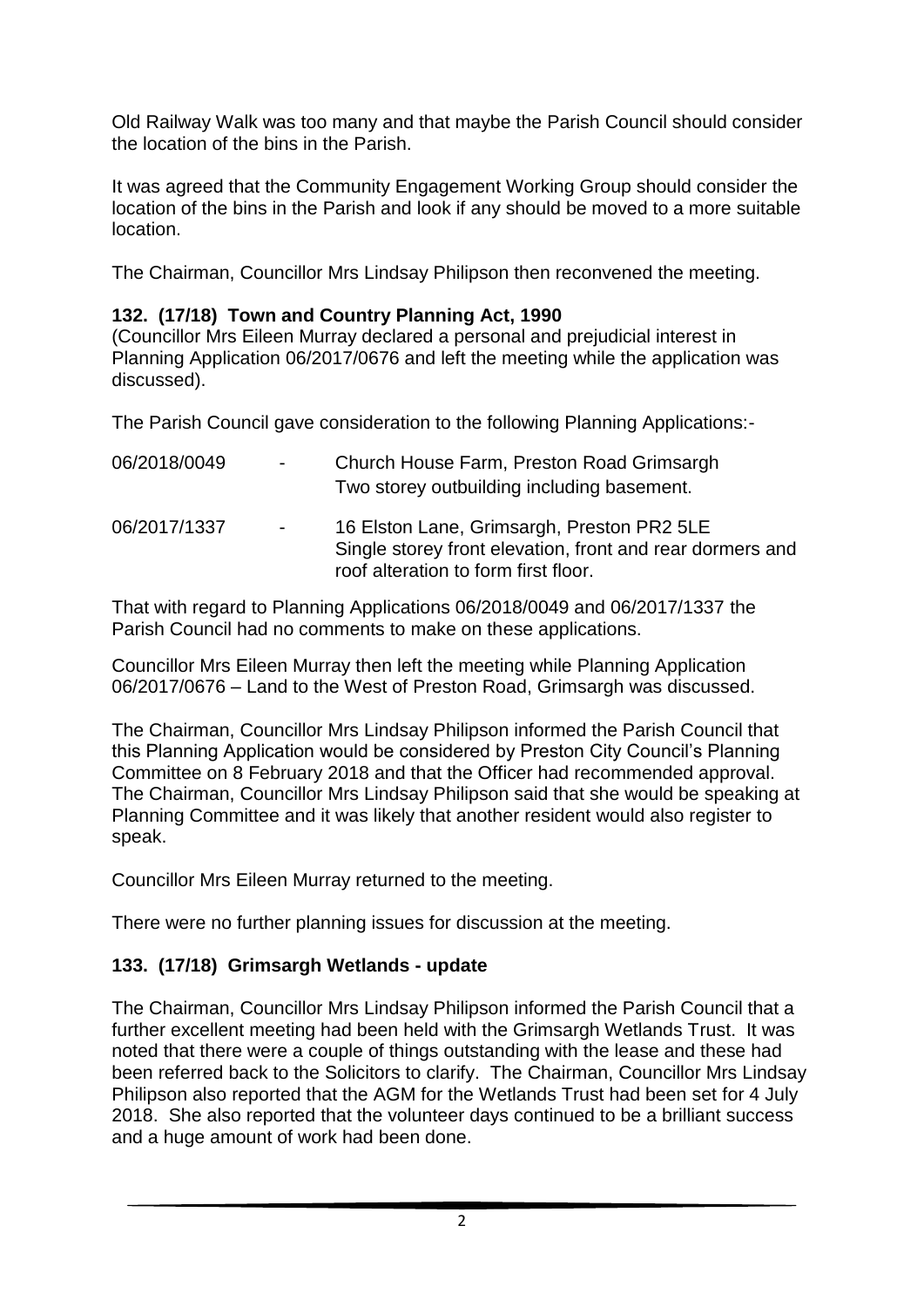# **Resolved**

That the report is received and noted.

# **134. (17/18) Neighbourhood Planning - update**

A copy of the report from RCU was circulated to each member of the Parish Council at the meeting. The Chairman, Councillor Mrs Lindsay Philipson informed the Parish Council that the report would be put online including the full version and an abridged version. The next stage was for the Steering Group to start the process of writing the policies for the plan. It was noted that the next meeting of the Neighbourhood Planning Steering Group would be held on Wednesday 21 February at 7.00pm at Grimsargh Village Hall.

# **Resolved**

That the update on the Neighbourhood Plan is received and noted.

# **135. (17/18) Best Kept Village Competition 2018**

The Parish Council gave consideration to entering this year's Best Kept Village Competition at a cost of £25. This was unanimously agreed.

# **Resolved**

That approval is given to the Parish Council entering this year's Best Kept Village Competition at a cost of £25.

# **136. (17/18) Defibrillator Training**

The Clerk reported that the Parish Council had received an email from a local resident who had accessed the defibrillator in the village but luckily it was not needed. However, the resident had asked if some further training could be carried out for local residents. Although it was recognised that training was not necessary to use a defibrillator, it was beneficial to help with familiarity and confidence building. It was noted that Grimsargh Club was also carrying out some additional training on 11 February.

The Clerk had approached the trainer from British Red Cross who had previously carried out some training in the village and she reported that he was willing to carry out further sessions subject to the Parish Council's approval.

It was therefore agreed that the Parish Council should arrange some further training sessions in the village. It was suggested that a course could be held in April which would be open to all with a maximum of 20 people and held at the Village Hall. In addition to this the Clerk was asked to speak to the trainer to see if he would be willing to carry out a training session on Field Day on 23 June 2018. The cost of both courses would be funded by the Parish Council. However, it was noted that the trainer had indicated that he would carry out the training for free but would be happy to receive a donation to the Red Cross.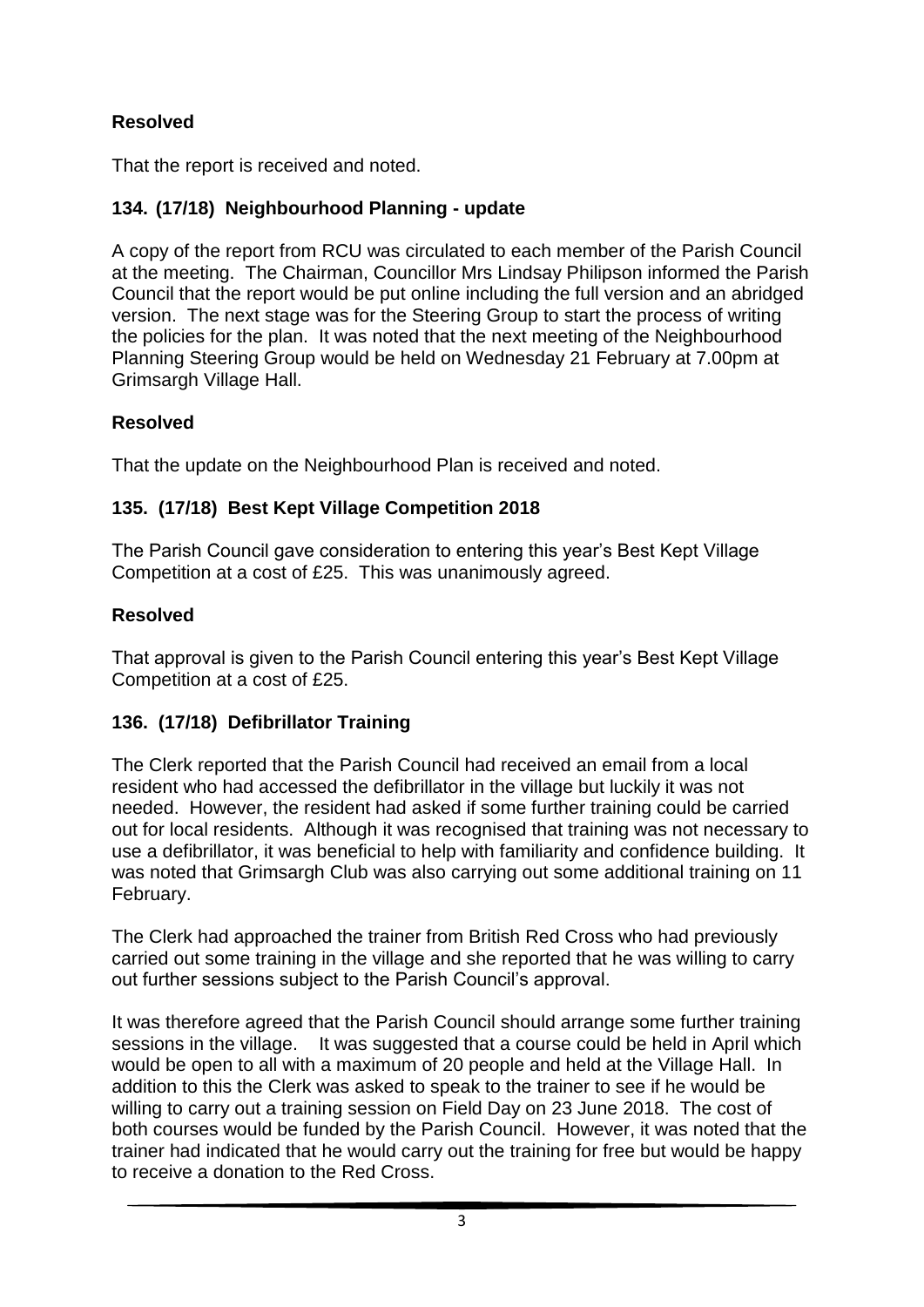### **Resolved**

That approval is given to the Clerk to contact the trainer at the British Red Cross to see if he was willing to undertake two training sessions on defibrillator awareness in April 2018 and at Field Day on 23 June 2018 and these would be funded by the Parish Council.

### **137. (17/18) Purchase of name plates**

The Parish Council gave consideration to the purchase of name plates for use at meetings at a cost of £4.12 including VAT per nameplate. It was unanimously agreed that the Clerk should purchase 12 nameplates for use at Parish Council meetings.

#### **Resolved**

That approval is given to the Clerk to purchase 12 nameplates for use at Parish Council meetings at a cost of £4.12 including VAT per nameplate.

#### **138. (17/18) Parking/traffic issues – update**

It was noted that a copy of the notice used by Woodplumpton Parish Council relating to inconsiderate parking had been circulated to the Parish Council. It was agreed that the Community Engagement Working Group should look at the parking issues in the village and make recommendations to the Parish Council on how these issues should be dealt with.

#### **Resolved**

That the Community Engagement Working Group is asked to look at parking issues in the village and make recommendations to the Parish Council how these issues should be dealt with.

#### **139. (17/18) June Newsletter**

The Chairman, Councillor Mrs Lindsay Philipson suggested the following items for inclusion in the June newsletter:-

Neighbourhood Planning Wetlands Trust – Membership and AGM Spotlight on the Post Office Field Day **Grants** Best Kept Village Planning Update Bins/dog fouling

These were agreed by the Parish Council. It was noted that the items would need to be signed off at the May meeting.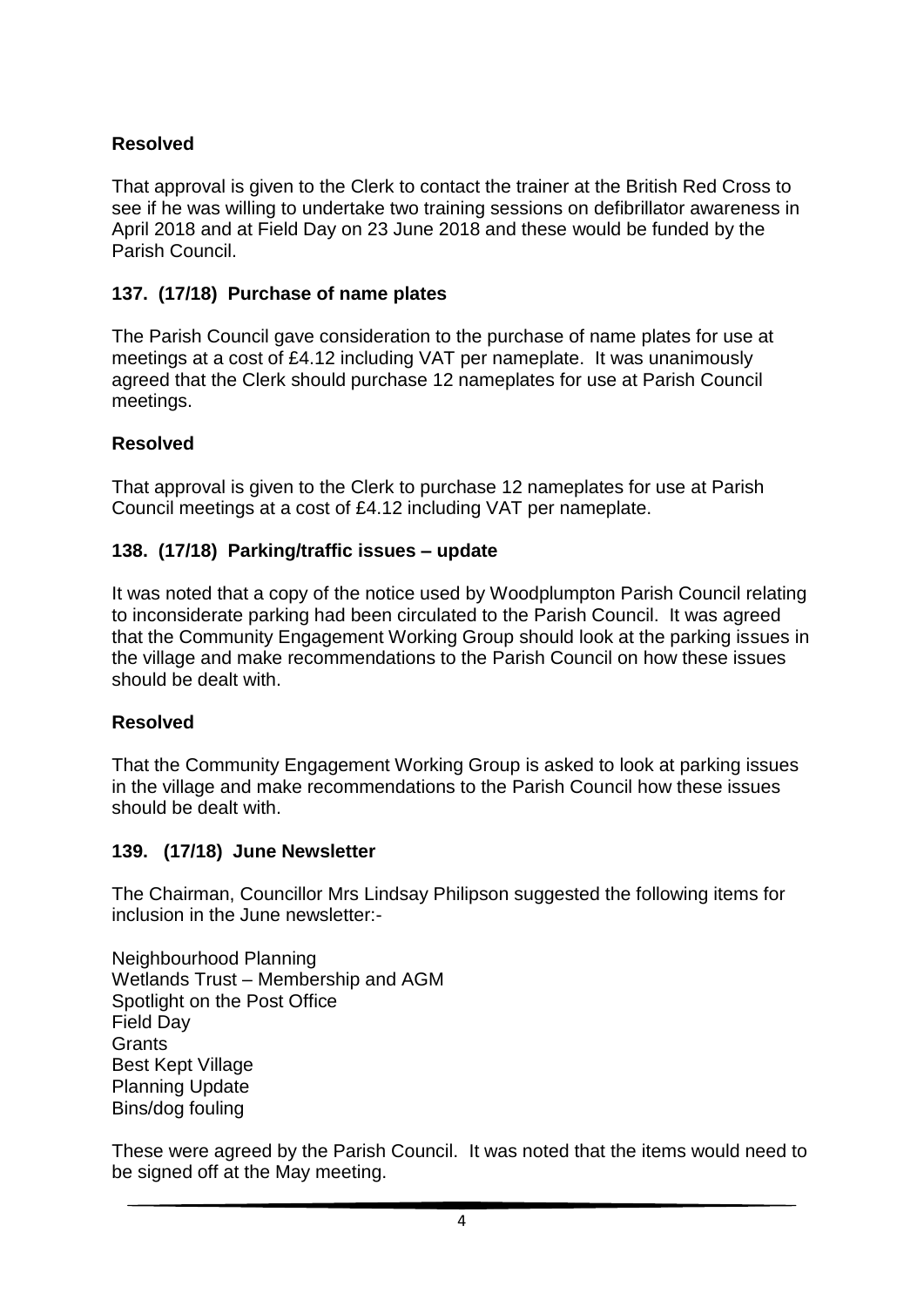### **140. (17/18) Local Government Boundary Commission – final recommendations**

It was noted that the final recommendations for Preston City Council had been published by the Local Government Boundary Commission and, as per the draft recommendations Rural East which included Grimsargh would become a three Councillor Ward.

# **141. (17/18) Alston Estate Woodland Management Plan**

The Parish Council gave consideration to the proposed Alston Estate Woodland Management Plan that had been circulated to the Parish Council. Councillor David Hindle said that Alston Wood was an ancient woodland and had numerous rare species. The Parish Council recognised that this was an important site and although they had no comments to make on the proposed plan they asked the Clerk to find out why the Diocese were producing the plan and if they had any future plans in mind.

# **Resolved**

That the Parish Council has no comments to make on the proposed Alston Estate Woodland Management Plan but the Clerk should contact the Diocese to ask about the background to the plan and if they had any future plans for the woodland.

### **142. (17/18) Financial Matters and banking**

It was noted that we currently had an estimated £228,930.26 in the Nat West bank as at 5 January 2018. We also had £80,968.67 in the N & SI Account – the interest earned for this financial year was £237.11.

It was also noted that since the last meeting the following invoice had been paid:-

Longridge Cluster Schools grant towards the 11<sup>th</sup> November Armistice 2018 Project as agreed at the last meeting £1,000. (Cheque no 890).

1) The following invoices were agreed for payment:-

i) The Clerk, Sue Whittam, 1, 8, 15, 22 and 29 January five weeks at £278.80 per week = £1,394 - tax and NI and employee pension contribution = £1,025 (note pension contribution for Clerk is £5.74 and Employer is £7.18). (Cheque no 891).

ii) Adam Cooper Contractor – it was noted that due to the meeting being held on the first day of the month the paperwork for the Lengthsman's hours was not available at the meeting. The amount would be confirmed at the March meeting of the Parish Council.

# **143. (17/18) Clerk's Report – for information only**

There was nothing further for the Clerk to report.